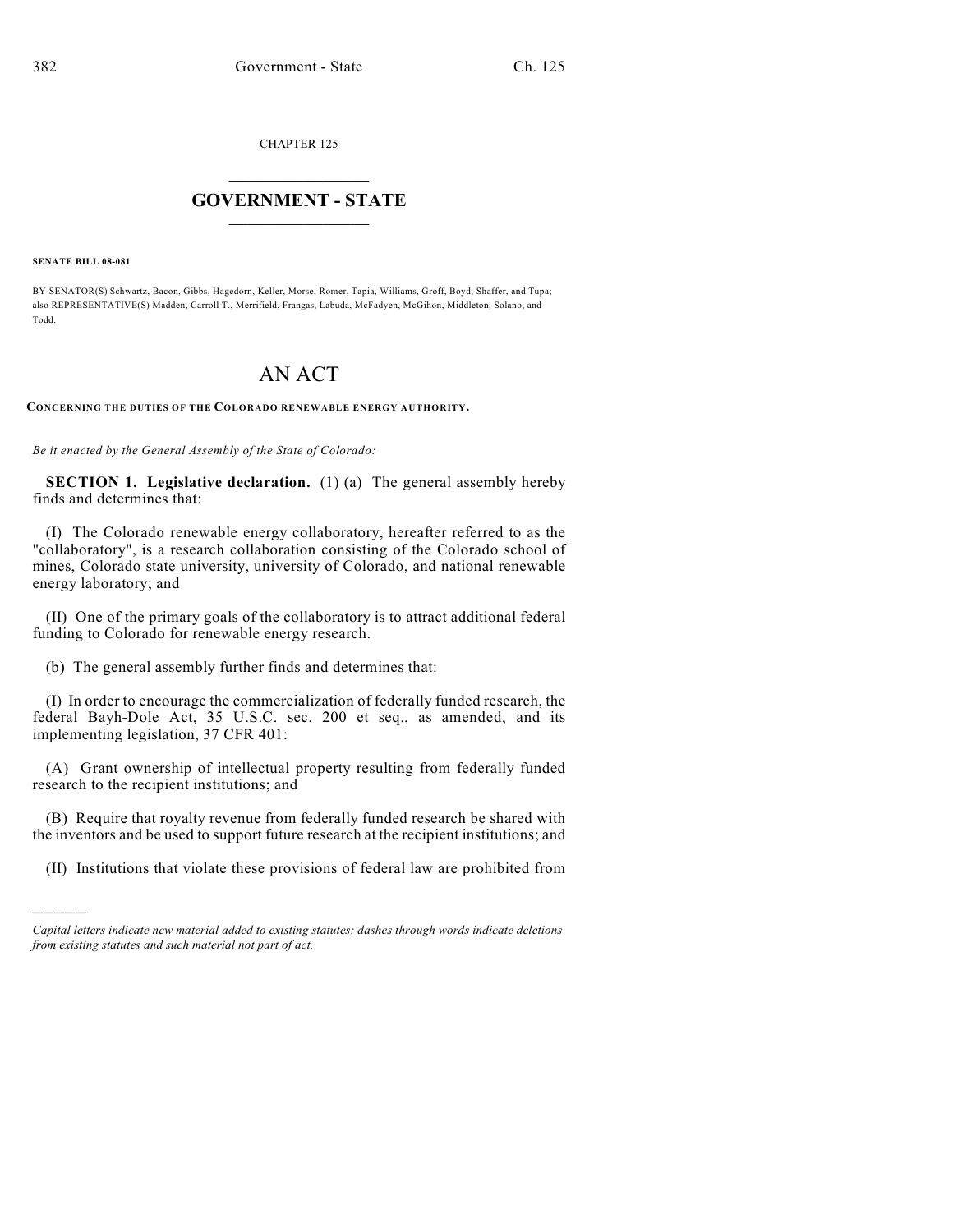receiving federal research funding.

(c) The general assembly further finds and determines that:

(I) The provisions of section 24-47.5-102 (4), Colorado Revised Statutes, are in apparent conflict with these federal laws by suggesting that intellectual property created by researchers at the institutions of the collaboratory is owned by the state of Colorado and that a portion of the licensing fees earned from such discoveries must be paid to the state of Colorado;

(II) Funding for research at the collaboratory's Colorado center of biorefining and biofuels has been impeded due to this apparent conflict with federal law; and

(III) If this apparent conflict is not remedied, the institutions of the collaboratory may be ineligible to receive federal funding for renewable energy research.

(2) Now, therefore, the general assembly hereby finds and declares that the provisions of section 24-47.5-102 (4), Colorado Revised Statutes, that conflict in practice with the provisions of the federal Bayh-Dole Act and inhibit the research activities of the authority, shall be repealed, and the reporting requirements of the authority, as described in section 24-47.5-102 (3) (c), Colorado Revised Statutes, shall be clarified accordingly.

**SECTION 2.** 24-47.5-101 (3) (b), Colorado Revised Statutes, is amended to read:

**24-47.5-101. Renewable energy authority - creation - legislative declaration.** (3) (b) Until January 1, 2007, the board shall consist of one member appointed by the governor, with the consent of the senate, plus the following four ex officio members: The presidents of the Colorado school of mines, Colorado state university, and the university of Colorado, OR THEIR DESIGNEES, and the director of the national renewable energy laboratory, OR HIS OR HER DESIGNEE.

**SECTION 3.** 24-47.5-102 (2) (b), (3) (c), and (4), Colorado Revised Statutes, are amended to read:

**24-47.5-102. Renewable energy authority - powers and duties.** (2) The authority shall:

(b) Promote rapid transfer of new technologies developed by the consortium to the private sector through technology licensing and other means to attract and promote renewable energy businesses in Colorado;

(3) On or before March 1, 2007, and each March 1 thereafter, the authority shall submit a report to the business affairs and labor committee of the house of representatives and the business, labor, and technology committee of the senate, or any successor committees, summarizing the energy research projects that received funding under this article in the preceding calendar year. At a minimum, the report shall specify the following information with regard to each such project:

(c) The results achieved by the project, including identifiable monetary returns